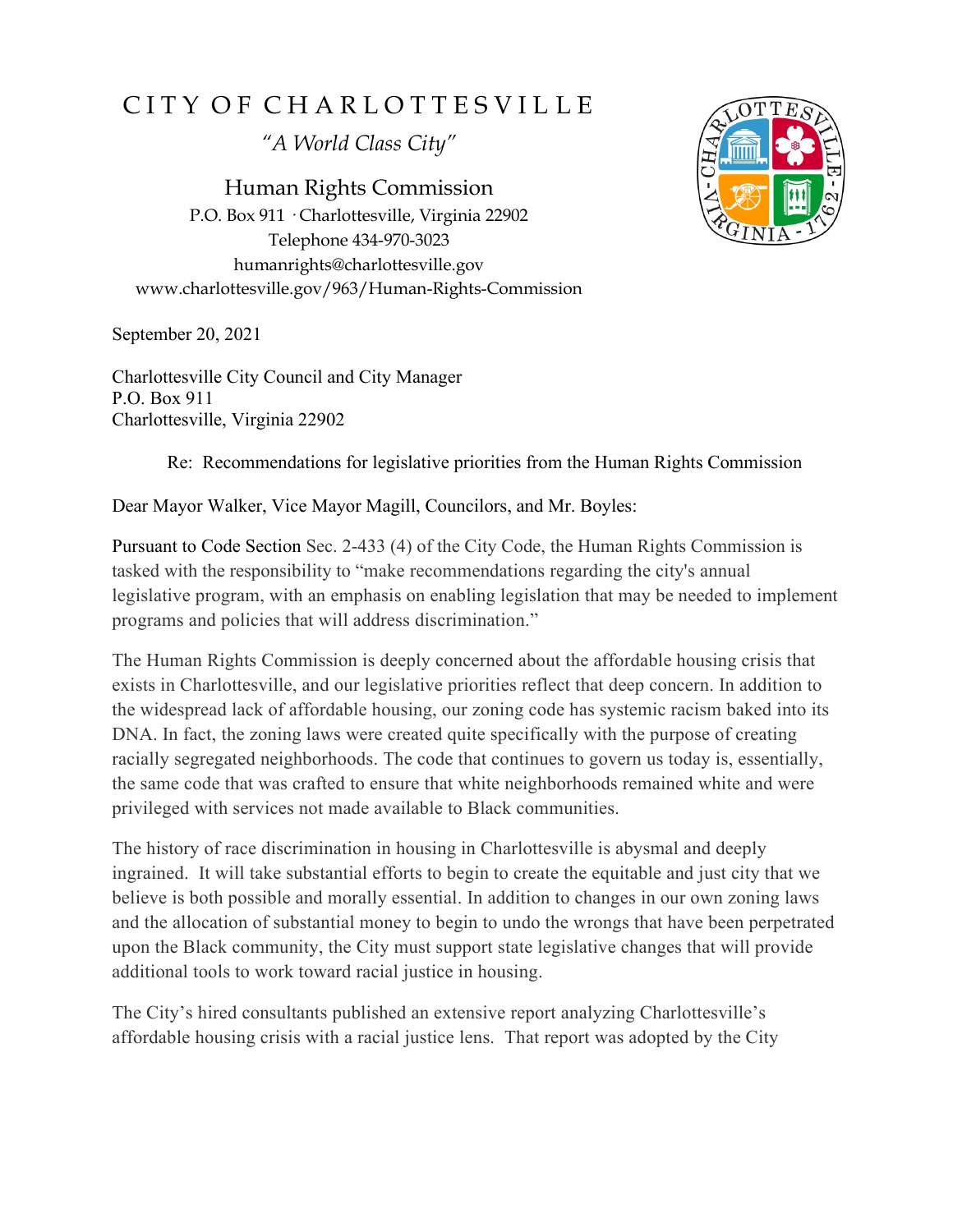Council on March 1, 2021. The report found that "Virginia's laws are weighted heavily in favor of landlords. $<sup>1</sup>$  $<sup>1</sup>$  $<sup>1</sup>$ </sup>

The consultants made the following findings and recommendations:

"State law limits the actions that Charlottesville can take to advance tenants' rights, but the City can provide enhanced protections for renters for programs in which it provides funding, and advocate at the state level for legislative changes. In particular, the City should implement the following recommended actions and policy changes:

| <b>Developments Receiving City &amp; Assistance:</b> |                                                          | Require housing developments that receive                                                                                                 |
|------------------------------------------------------|----------------------------------------------------------|-------------------------------------------------------------------------------------------------------------------------------------------|
|                                                      | City funding (directly as subsidy, or indirectly through |                                                                                                                                           |
|                                                      |                                                          | infrastructure improvements) to provide enhanced tenants' rights.                                                                         |
| <b>Right to Counsel:</b>                             |                                                          | Dedicate funding for the provision of legal services for tenants<br>facing eviction and establish a citywide right to counsel in eviction |
| <b>Just Cause Eviction:</b>                          | cases.                                                   | Advocate for enabling legislation to support just cause evictions<br>and to make other changes to the state's eviction process.           |
| <b>Rent Control</b>                                  | Charlottesville." <sup>2</sup>                           | Advocate for enabling legislation to enact rent control in                                                                                |

The Human Rights Commission strongly echoes these recommendations and urges you to adopt these recommendations as legislative priorities. Specifically:

1) The City should adopt a true Right to Counsel for tenants in eviction proceedings. Although City Councilors have publicly stated that the City adopted such a right this year, that is simply false. The City did not adopt an ordinance providing a legal right to counsel. And it allocated a very small amount of money—about \$100,000 per year for three years—to pay a local non-profit to handle a small percentage of eviction cases that will come to court in the next several years. The City should do better—by allocating the amount of money that will actually provide attorneys to all tenants in eviction proceedings (not simply a small portion of those tenants) and by adopting an ordinance codifying that right to counsel.

The Human Rights Commission met with the City Attorney's office recently to request a legal opinion as to whether the City has the legal authority to adopt a right to counsel ordinance without changes to state law. If the opinion reveals that changes to state laws are necessary to enact such an ordinance, the Commission strongly recommends that the City seek appropriate changes to the state code to make that codification possible.

2) The City should advocate for enabling legislation to support just cause evictions and to make other changes to the state's eviction process to make it less heavily weighted in favor of landlords.

<span id="page-1-0"></span><sup>&</sup>lt;sup>1</sup> HR&A Advisers, Inc., Charlottesville Affordable Housing Plan, March 2021, P. 98

<span id="page-1-1"></span> $2$  HR&A Advisers, Inc., Charlottesville Affordable Housing Plan, March 2021, P. 99 (emphasis added).